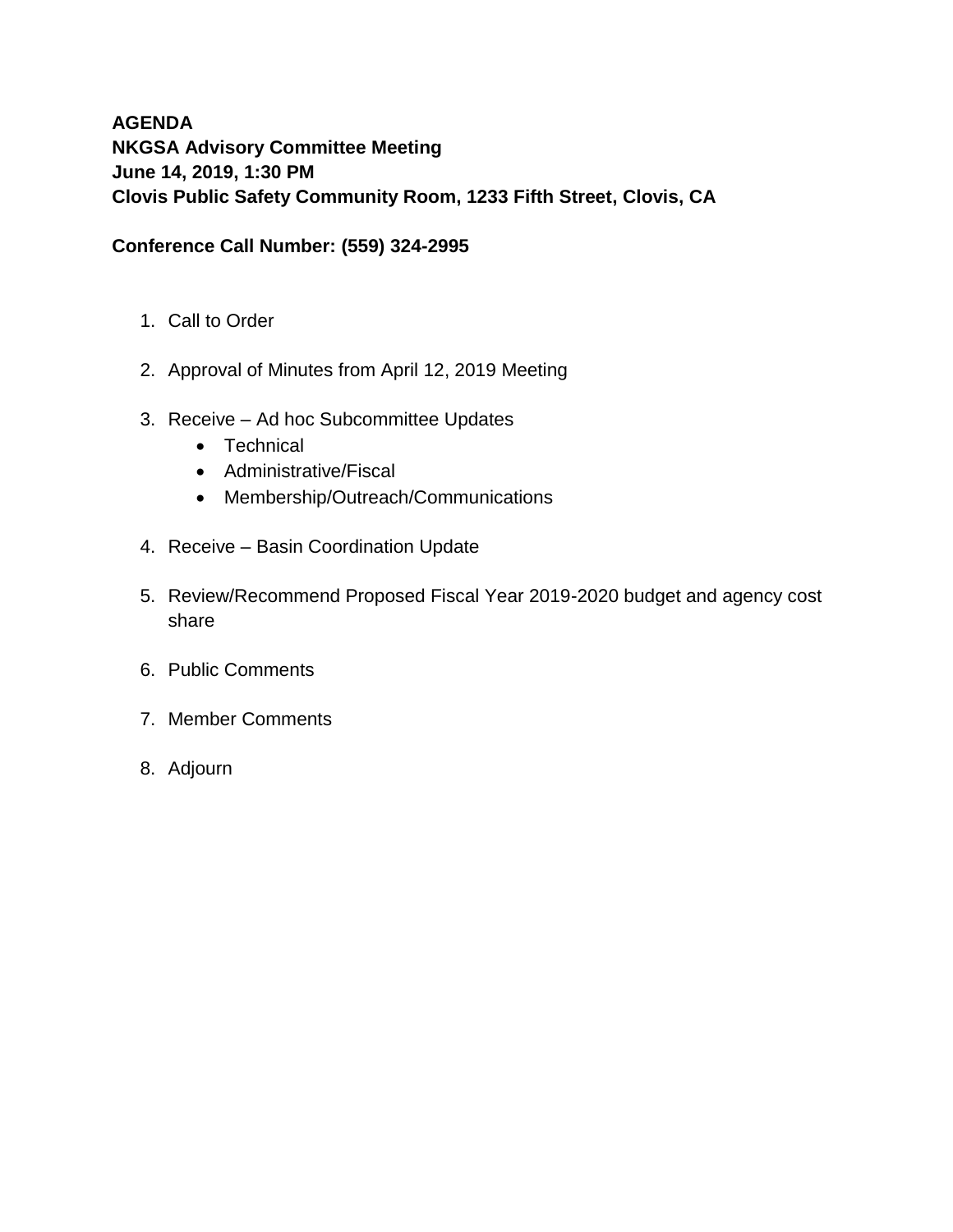# **MINUTES (Preliminary – Subject to Revision/Approval at next meeting)**

## **NKGSA Advisory Committee Meeting April 12, 2019 Clovis Public Safety Building**

## **In attendance:**

\*Chair Scott Redelfs – City of Clovis \*Adam Claes – FID \*Ken Moore – City of Kerman \*Alan Hofmann – FMFCD \*Glenn Allen – County of Fresno \*Dejan Pavic – City of Fresno (Alternate) Brandy Swisher – FMFCD Dao Lor – ABIRC Joshua Xiong – ABIRC Don Wright –Reporter Peter Baloian – Baloian Fars Mary Perich – League of Women Voters Andrew Nabors – CUSD Paul Armendariz – City of Clovis Rebecca Quist – KRCD

Amanda Peisch-Derby – DWR Andy Gordus – CDFW Jason Franklin – Pinedale County Water **District** Lisa Koehn – Clovis Michael Moore – FMFCD Michael Carbajal – City of Fresno Ronnie Samuelian – Provost & Pritchard Tim Bakman – Bakman Water Co. Jim Anderson – Malaga County Water **District** Diane Merrill – League of Women **Voters** Gary Serrato – FID Maria Rodriguez

\* - Voting representative on Advisory Committee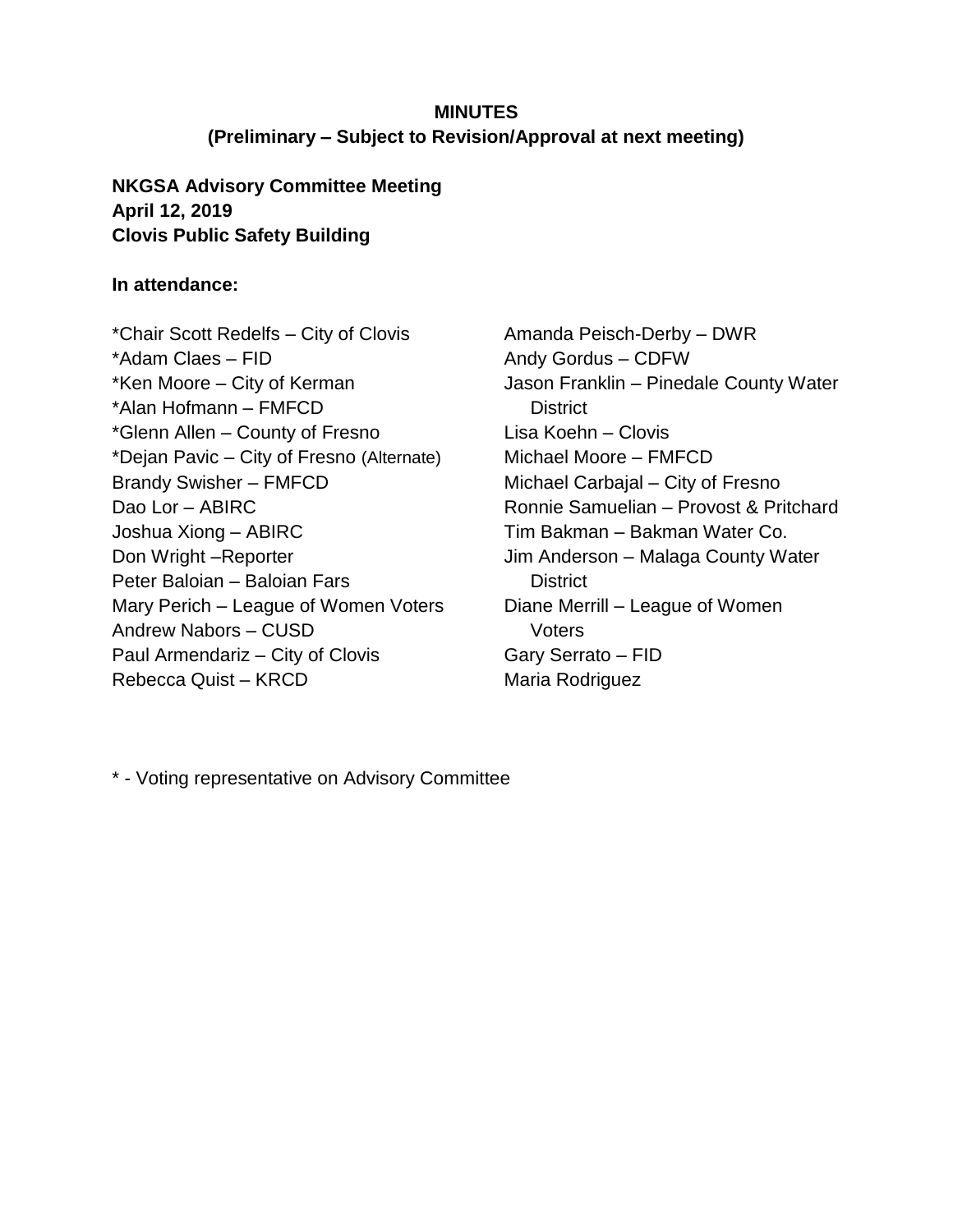## **Item 1 – Called to order at 1:32 pm**

## **Item 2 – Approval of Minutes from 01/11/2019 Meeting**

Motion by Alan Hofmann to approve; second by Dejan Pavic. Approved unanimously.

### **Item 3 – Receive – Ad Hoc Subcommittee Updates**

#### **Item 3a – Technical Subcommittee**

(Subcommittee update presented by Adam Claes)

The subcommittee is working on developing its sustainability plan. Plans are due by January 31<sup>st</sup>, 2020. The draft plan continues to be developed now with a goal to complete the plan by mid-summer, at which point (hopefully around July) public workshops will be held to provide updates. The 2 main focuses right now are (1) the water budget and (2) sustainable management criteria.

With regards to the water budget, the subcommittee is working on identifying which entities will be responsible for overdrafts and for how much overdraft. The NKGSA will be breaking down overdrafts agency by agency. The baseline time period has been selected (1997-2011), and there will be a second set of budget numbers based on current and projected data.

With regards to the SMC, the subcommittee is working on identifying goals and long-term objectives (such as groundwater levels, water quality, etc.). Most of the time is being spent on groundwater levels, utilizing the monitoring network of 50 wells (referred to as "indicator wells") throughout the GSA. For water quality, the subcommittee has been working with Trevor Joseph from DWR – who helped develop SGMA regulations – to develop language.

#### **Item 3b – Administrative/Fiscal Subcommittee**

(Subcommittee update provided by Lisa Koehn)

The revised Fiscal Year 2018-2019 budget went to the Board in March and was approved. The subcommittee will now be working on adjusting the memo on cost share, which should be completed soon (hopefully by next month).

**Item 3c – Membership/Outreach/Communications (MOC) Subcommittee** (Subcommittee update provided by Brandy Swisher)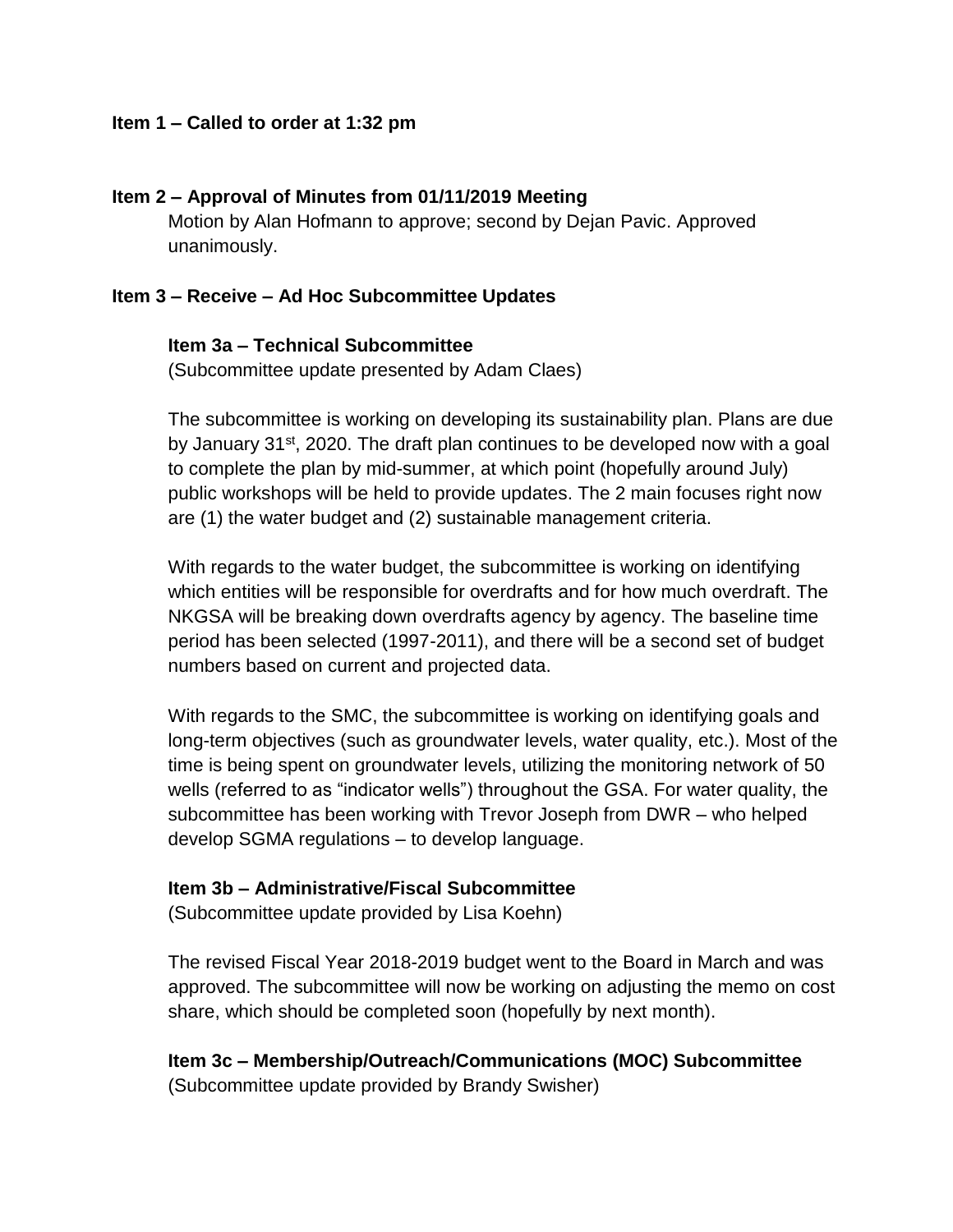On March  $20<sup>th</sup>$ , a meeting was held with local growers, hosted by the UC Cooperative Extension. Adam Claes presented at this meeting. The focus was on practical actions growers can take to use their water wisely, including by increasing their use of surface water for irrigation. UCCE provided a map of southeast Asian farms within the NKGSA and neighboring GSAs.

The second public workshop is scheduled for May  $2<sup>nd</sup>$  and will be held at the West Park School District. The target audience is rural-residential properties under 5 acres within FID's service area. (Most of these properties will be west of Highway 99.)

The outline of the working GSP has been posted to the website, and the Interested Parties Database (used to send meeting notices and other updates) is currently at 439 people.

Gary Serrato also mentioned that there will be a town hall meeting on Channel 26, which will reach from Merced to Bakersfield. It will be a panel-style meeting (members to be determined). There will be a meeting in 2 weeks to go over details.

#### **Item 4 – Receive – Basin Coordination Update**

(Update presented by Ronnie Samuelian)

All GSAs are progressing with their GSPs. A common outline is being used among all of them, and language is being edited for use by all GSAs. The cooperation agreement is also nearly complete. DWR has indicated that submission can't happen until all of the GSAs have completed their plans, and the plans & cooperation agreement are a "package deal."

The estimate of confined aquifer flows has been completed and will help us determine how much water is moving from our area into neighboring areas. The summary water budget has been completed, but the McMullin and North Kings boundary flows are still being looked at. The sustainable yield for the overall Basin has been identified, but it will not be applicable to each GSA.

It was noted that one of the criteria the plans will be evaluated on (per DWR) is if the plan impacts a neighboring basin and whether it will affect the neighboring basin's ability to reach sustainability. We are not required to coordinate our plans with these other basins, but we will consult.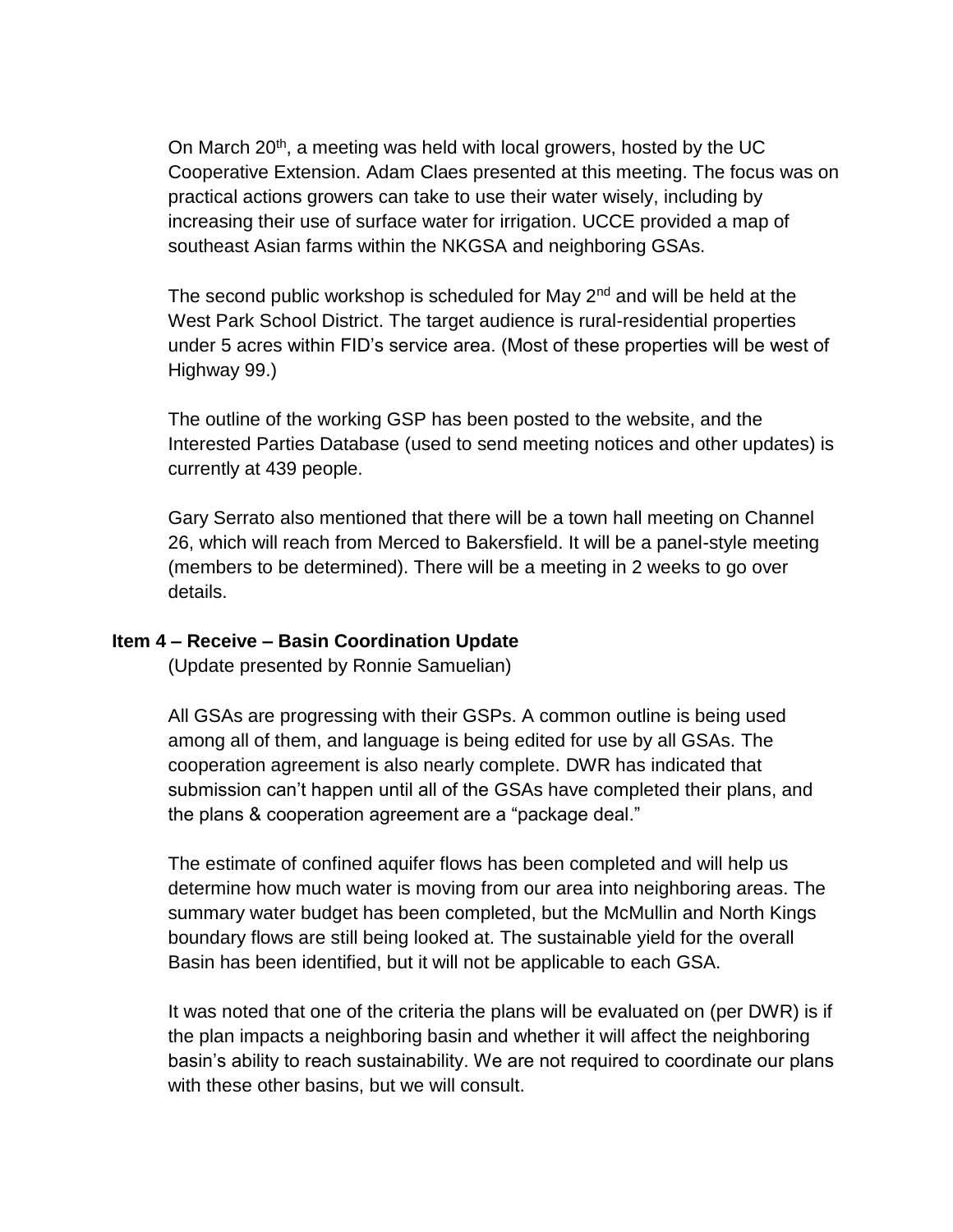## **Item 5 – Public Comments**

None.

## **Item 6 – Member Comments**

Gary Serrato from FID noted that interviews will be happening as early as next week for the next Executive Officer for the GSA. This will be the first phase of the interview process, as the Ad-Hoc Committee must select someone and then bring them back to the Board for approval, at which point negotiations can begin. The goal is to have someone selected in June.

## **Item 7 – Adjourn**

Motion by Alan Hofmann to adjourn; second by Glenn Allen. Approved unanimously. Adjourned at 2:10 pm.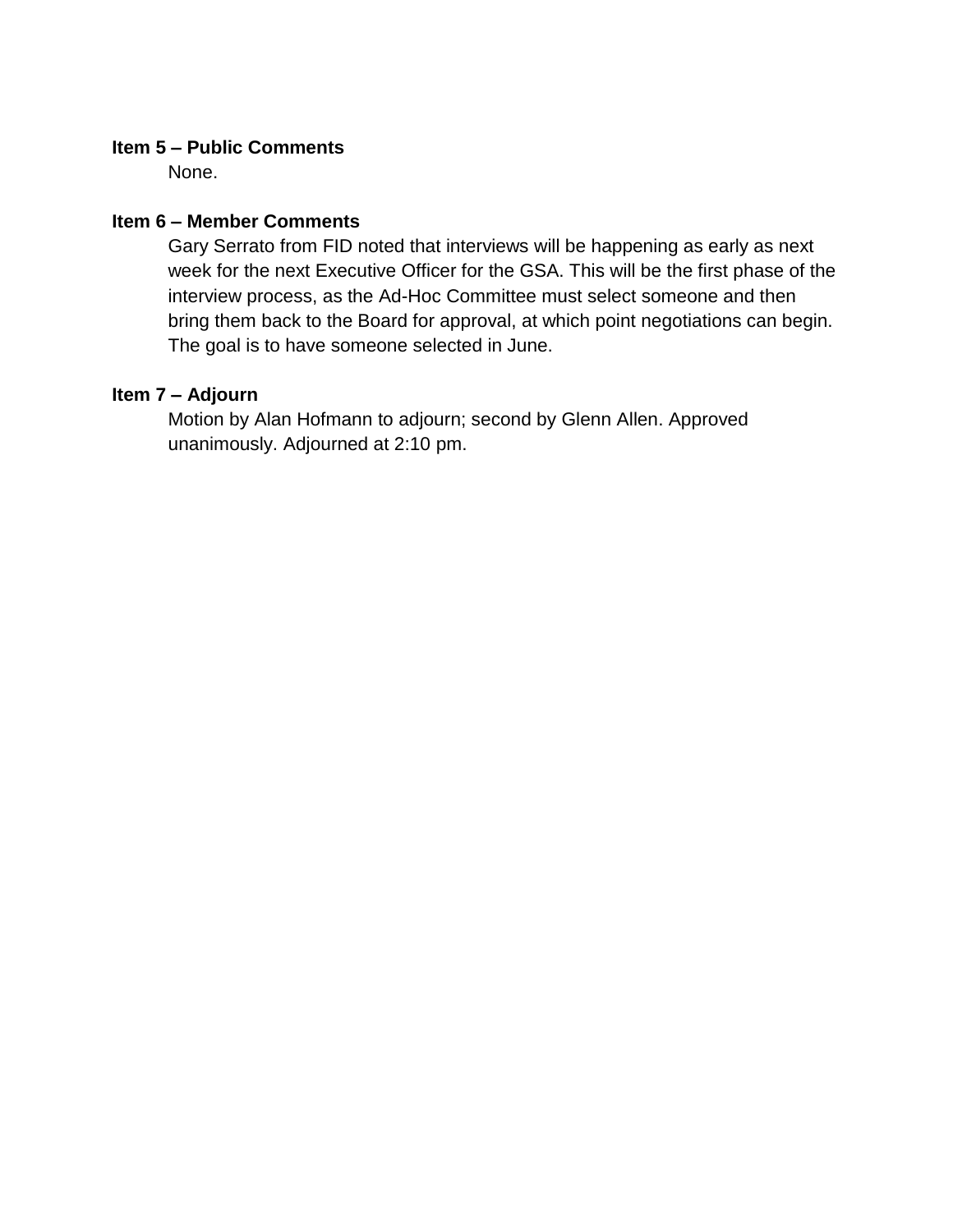## North Kings Groundwater Sustainability Agency Statement of Revenues, Expenses, and Changes in Net Position

|                                                             |                        | 3/28/2019              |               | 6/27/2019               |  |  |
|-------------------------------------------------------------|------------------------|------------------------|---------------|-------------------------|--|--|
|                                                             |                        | <b>Approved</b>        |               | <b>Proposed</b>         |  |  |
|                                                             | Jul 18 - May 19        | 2018-2019              | $%$ of        | 2019-2020               |  |  |
|                                                             | Actual                 | <b>Budget</b>          | <b>Budget</b> | <b>Budget</b>           |  |  |
| <b>Operating Income/Expense</b>                             |                        |                        |               |                         |  |  |
| Income                                                      |                        |                        |               |                         |  |  |
| <b>Grants Income</b>                                        | 214,285.00             | 214,000.00             | 100%          | 0.00                    |  |  |
| <b>Member/Contracting Entity</b>                            |                        |                        |               |                         |  |  |
| <b>Bakman Water Company</b>                                 | 21,000.00              | 21,000.00              | 100%          | 16,000.00               |  |  |
| <b>Biola Community Services Distr</b>                       | 10,000.00              | 10,000.00              | 100%          | 6,000.00                |  |  |
| <b>City of Clovis</b>                                       | 60,000.00              | 60,000.00              | 100%          | 60,000.00               |  |  |
| <b>City of Fresno</b>                                       | 127,000.00             | 127,000.00             | 100%          | 186,000.00              |  |  |
| <b>City of Kerman</b>                                       | 21,000.00              | 21,000.00              | 100%          | 17,000.00               |  |  |
| <b>County of Fresno</b>                                     | 94,000.00              | 94,000.00              | 100%          | 115,000.00              |  |  |
| <b>CSU Fresno</b>                                           | 0.00                   | 21,000.00              | $0\%$         | 0.00                    |  |  |
| <b>Fresno Irrigation District</b>                           | 189,000.00             | 189,000.00             | 100%          | 352,000.00              |  |  |
| <b>Garfield Water District</b>                              | 25,000.00              | 25,000.00              | 100%          | 19,000.00               |  |  |
| <b>International Water District</b>                         | 24,000.00              | 24,000.00              | 100%          |                         |  |  |
| <b>Total Member/Contracting Entity</b>                      | 571,000.00             | 592,000.00             | 96%           | 17,000.00<br>788,000.00 |  |  |
|                                                             |                        |                        |               |                         |  |  |
| <b>Total Income</b>                                         | 785,285.00             | 806,000.00             | 97%           | 788,000.00              |  |  |
| <b>Expense</b>                                              |                        |                        |               |                         |  |  |
| <b>Audit Expense</b>                                        | 4,285.00               | 3,780.00               | 113%          | 3,780.00                |  |  |
| <b>Bank Charges</b>                                         | 0.00                   | 0.00                   | $0\%$         | 0.00                    |  |  |
| <b>Dues and Subscriptions</b>                               | 281.25                 | 515.00                 | 55%           | 515.00                  |  |  |
| <b>Grant Administration Costs</b>                           | 265.25                 | 10,000.00              | 3%            | 500.00                  |  |  |
| <b>Insurance</b>                                            | 1,354.10               | 1,354.10               | 100%          | 1,354.10                |  |  |
| <b>Kings Basin Coordination</b>                             | 56,675.75              | 105,000.00             | 54%           | 50,000.00               |  |  |
| Legal                                                       | 22,476.04              | 70,000.00              | 32%           | 50,000.00               |  |  |
| <b>Office Supplies</b>                                      | 0.00                   | 2,000.00               | $0\%$         | 2,000.00                |  |  |
| <b>Printing/Materials Costs (FID)</b>                       | 0.00                   | 4,000.00               | $0\%$         | 4,000.00                |  |  |
| <b>Professional Services</b>                                |                        |                        |               |                         |  |  |
| <b>Engineering Consultant</b>                               | 449,802.77             | 540,000.00             | 83%           | 324,000.00              |  |  |
| <b>Public Information</b>                                   | 3,657.18               | 25,000.00              | 15%           | 80,000.00               |  |  |
| <b>Security Services</b>                                    | 198.00                 | 500.00                 | 40%           | 500.00                  |  |  |
| <b>Professional Services - Other</b>                        | 0.00                   | 0.00                   | $0\%$         | 165,000.00              |  |  |
| <b>Total Professional Services</b>                          | 453,657.95             | 565,500.00             | 80%           |                         |  |  |
| <b>Staff Expense</b>                                        |                        |                        |               | 569,500.00              |  |  |
| <b>Executive Officer</b>                                    |                        |                        | 2%            |                         |  |  |
|                                                             | 1,110.60               | 45,000.00<br>40,000.00 |               | 140,000.00              |  |  |
| <b>Supporting Staff (FID)</b><br><b>Total Staff Expense</b> | 47,884.73<br>48,995.33 | 85,000.00              | 120%<br>58%   | 87,000.00<br>227,000.00 |  |  |
|                                                             |                        |                        |               |                         |  |  |
| <b>Total Expense</b>                                        | 587,990.67             | 847,149.10             | 69%           | 908,649.10              |  |  |
| <b>Net Operating Income</b>                                 | 197,294.33             | $-41,149.10$           | $-479%$       | $-120,649.10$           |  |  |
| <b>Non-Operating Income</b>                                 |                        |                        |               |                         |  |  |
| <b>Interest Income</b>                                      | 140.71                 | 200.00                 | 70%           | 200.00                  |  |  |
| <b>Total Non-Operating Income</b>                           | 140.71                 | 200.00                 | 70%           | 200.00                  |  |  |
| <b>Change in Net Position</b>                               | 197,435.04             | $-40,949.10$           | $-482%$       | $-120,449.10$           |  |  |

\\fidsbs03\Eng\Agencies\DWR\SGMA\Fresno Area GSA\Committees\Admin Fiscal Subcommittee\FY2019-20 Budget and Cost Share Memo\NKGSA Budget 2019-2020 2019-06- 11.xlsx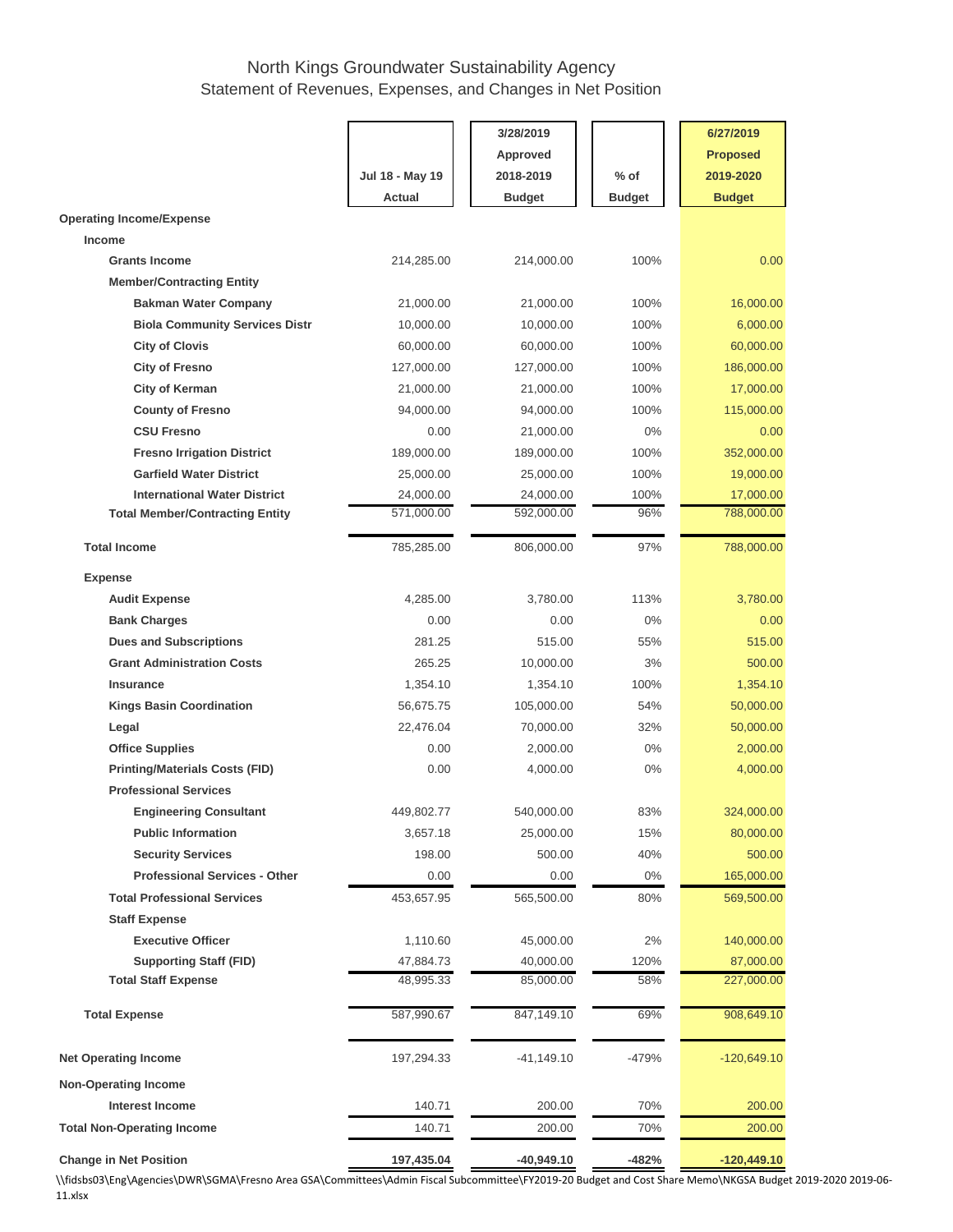

**To: NKGSA Advisory Committee**

**From: NKGSA Administrative/Fiscal Subcommittee**

**Date: May 10, 2019**

## **Subject: NKGSA Post GSP Cost Concepts**

Listed below are the recommended concepts for funding the NKGSA activities after the Groundwater Sustainability Plan (GSP) is completed. These concepts if approved will be included in the draft GSP and used as the basis for the budgets beginning in 2020.

## **1. Ongoing Administration Expenses:**

- a. Definition The cost of annually operating the GSA including the Executive Officer's salary, fiscal agent and staff expenses, audit, annual data collection and reporting, outreach, legal, and other administrative costs. This does not include agency specific project implementation costs, but may include GSA wide efforts such as identification of construction information for wells in the monitoring network.
- b. Administrative Cost Share Alternatives:
- Option 1.  $\frac{1}{2}$  of expenses split among the agencies based on board seats and  $\frac{1}{2}$ of expenses split based on land area of current service areas. This alternative is similar to the cost share agreed to for the GSP development phase of the GSA.
- Option 2. Equal assessment per acre of current service areas.
	- i. Recommendation Option 2
- c. Assessment/Collection of Administrative Expenses:
- Option 1 The GSA collects administrative costs directly from landowners through a Prop 218 or Prop 26 process.
- Option 2 The Administrative Expenses are determined for each agency and the GSA invoices each agency but does not assess or bill landowners directly. Agency boundaries would be based on community water system (sub-area as determined by the GSA). Parcels not included in a city or community water system or irrigation or water district would be included in the County. Water systems or districts that are not NKGSA Members, Contracting Entities with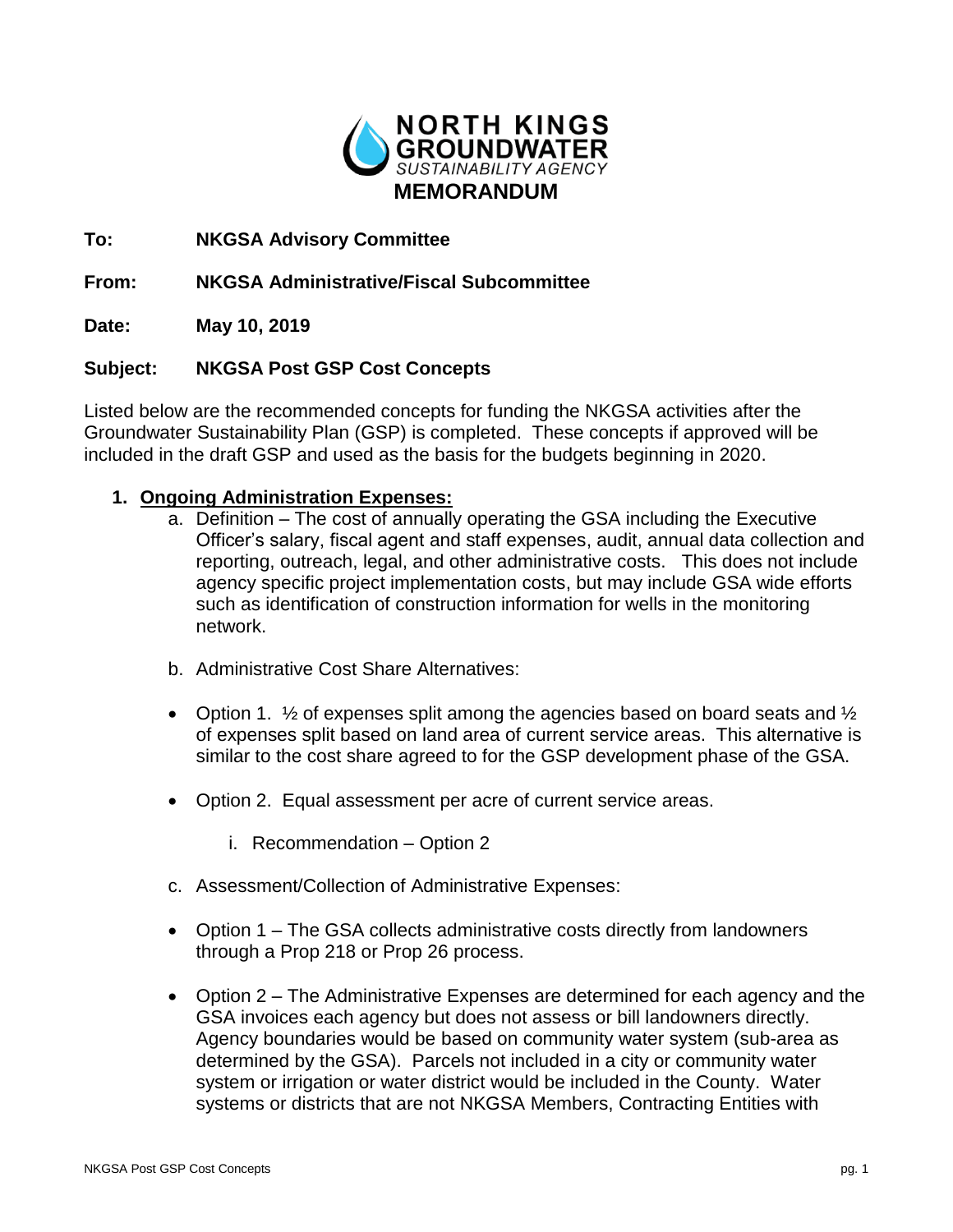Participation Agreements or Interested Parties with MOUs allowing participation, will be invoiced a suggested voluntary cost share on the same basis. Other Interested Parties will also be invoiced a suggested minimum voluntary cost share to be determined by the Board. Any voluntary cost shares received will be credited to the participant that covered the Interested Parties cost share.

i. Recommendation – Option 2. The cost of conducting any necessary Proposition 218 election would be handled by individual agencies. If necessary, upon mutual agreement of the GSA and the individual agency, the GSA could perform the assessment election for the agency, but the agency would pay all associated costs.

## **2. Project Costs**

- a. Based on initial indications from the Technical Committee, each agency within the GSA will be responsible for implementing its own projects to reach sustainability. Project costs including planning, capital, financing and operations and maintenance, to benefit the individual agencies would be borne by the individual agencies.
- b. Allocation of project costs to the agency's landowners will be determined by each agency. Costs could be based upon pumpage if metering is available, estimated pumping if metering is not available, land area, or other method as determined by the agency.

## **3. Penalties**

Penalties for not meeting milestones or exceeding allocation limits set by the GSA would be charged to agencies, areas or individual pumpers based on metered usage or estimates of the GSA. Penalty revenue could be utilized to fund projects.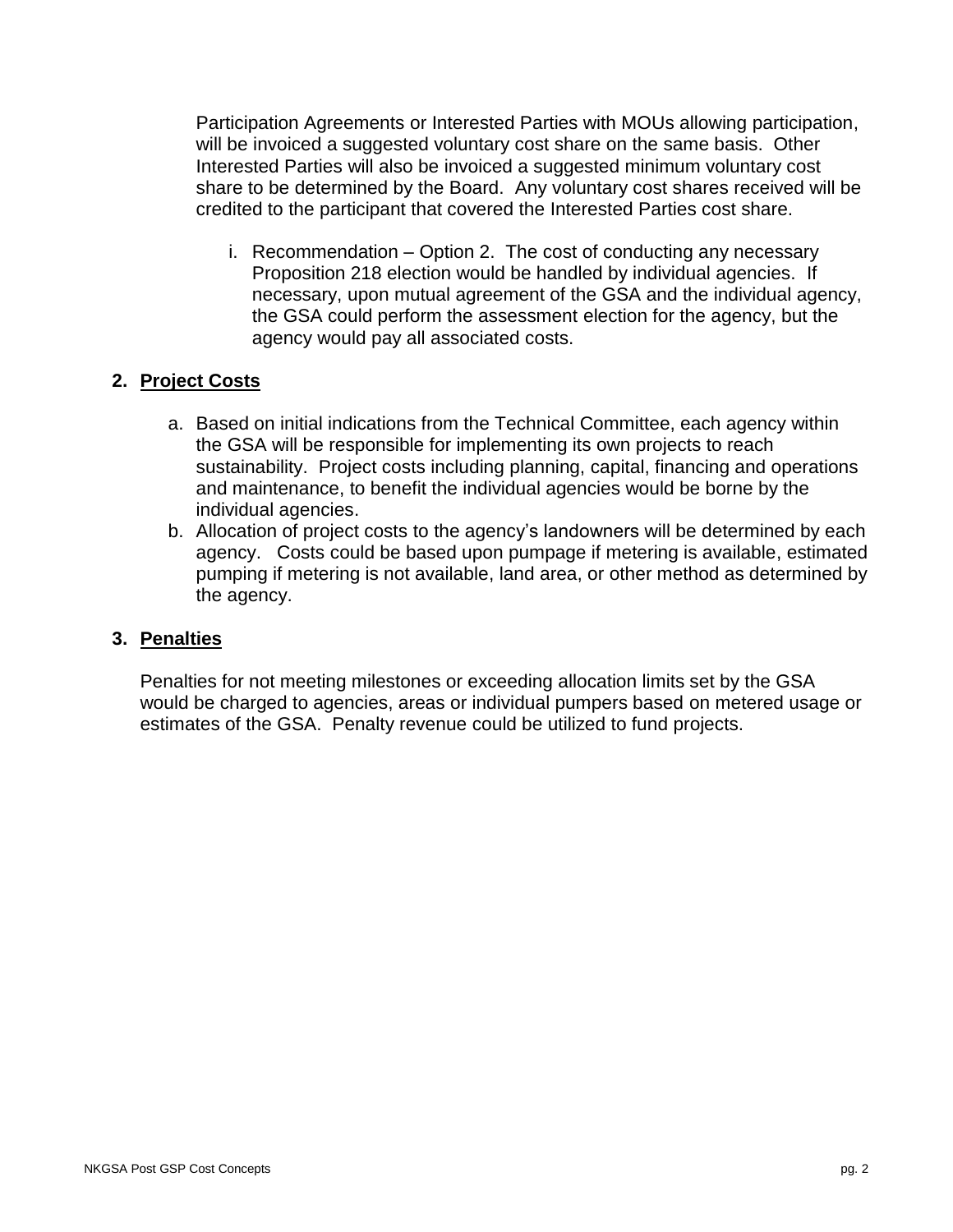

<sup>6/11/2019</sup> : G:\North Kings GSA-2643\264317001-Groundwater Sustainability Plan\GIS\Map\WaterBudget\WB\_trackingares\_v1\_Full\_AssessmentAcrage.mxd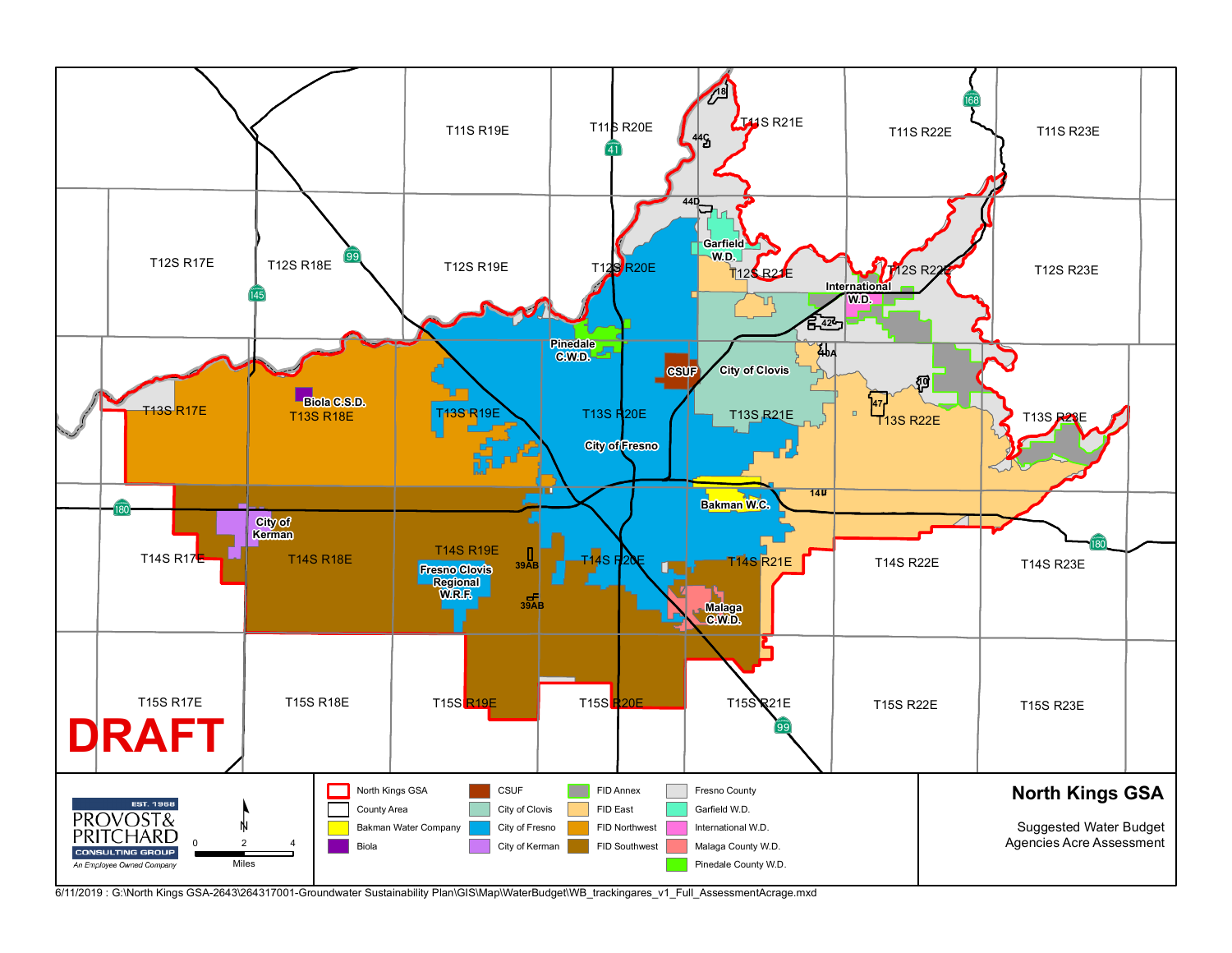#### Admin Fee Split 2019 rev.xlsx All Agencies Contributing (Includes Voluntary Contributions)

|                      |                     |                         |              | Option 1 Post     |            | Option 1 |     |                            |            | Option 2   |                            |            |   | Option 3    |                  |            | Option 3B             |
|----------------------|---------------------|-------------------------|--------------|-------------------|------------|----------|-----|----------------------------|------------|------------|----------------------------|------------|---|-------------|------------------|------------|-----------------------|
|                      |                     |                         |              | Plan Admin Split  |            | Cost per |     |                            |            | Cost per   | Option 3 Post              |            |   | Cost per    | Option 3B Post   |            | Cost per              |
|                      |                     |                         | Final        | $(1/2)$ seat cost |            | Acre per |     | Option 2 Post              |            | Acre per   | Plan Admin \$5K            |            |   | Acre for    | Plan Admin \$10K |            | Acre for              |
|                      | Acreage             | <b>Final Approved 3</b> | Approved     | and $1/2$ land    | Option 1   |          |     | \$500,000 Plan Admin Split | Option 2   |            | $$500,000$ Seat Fee + Land | Option 3   |   | \$500,000   | Seat Fee + Land  | Option 3B  | \$500,000             |
| Agency               | Served <sup>*</sup> | <b>Year Maximum</b>     | Percentage   | based)            | Percentage | budget   |     | Land Based                 | Percentage | budget     | Based                      | Percentage |   | budget      | <b>Based</b>     | Percentage | budget                |
| <b>FID</b>           | 170,058             | 623,880.00              | $32.24\%$ \$ | 178,432.56        | 35.69%     | 1.05     |     | 273,531.80                 | 54.71%     | 1.61       | 262,119.89                 | 52.42%     |   | 1.54        | 250,707.98       | 50.14%     | 1.47<br>s             |
| Fresno               | 75,659              | 416,938.00              | $21.54\%$ \$ | 102,513.97        | 20.50%     | 1.35     |     | 121,694.61                 | 24.34%     | 1.61       | 119,392.93                 | 23.88%     |   | 1.58        | 117,091.26       | 23.42%     | 1.55<br>S             |
| Clovis               | 15,294              | 195,270.00              | $10.09\%$ \$ | 53,966.57         | 10.79%     | 3.53     |     | 24,599.81                  | 4.92%      | 1.61       | 28,123.83                  | 5.62%      |   | 1.84        | 31,647.84        | 6.33%      | 2.07                  |
| <b>Bakman</b>        | 1,994               | 67,966.00               | $3.51\%$ \$  | 15,492.53         | 3.10%      | 7.77     |     | 3,207.27                   | 0.64%      | 1.61       | 4,681.50                   | 0.94%      |   | $2.35$   \$ | 6,155.73         | 1.23%      | 3.09                  |
| Kerman               | 2,089               | 66,992.00               | $3.46\%$ \$  | 15,568.93         | 3.11%      | 7.45     | l S | 3,360.08                   | 0.67%      | 1.61       | 4,825.14                   | 0.97%      |   | 2.31        | 6,290.20         | 1.26%      | 3.01                  |
| <b>Fresno County</b> | 38,807              | 308,582.00              | $15.95\%$ \$ | 72,876.46         | 14.58%     | 1.88     |     | 62,419.58                  | 12.48%     | 1.61       | 63,674.40                  | 12.73%     |   | 1.64        | 64,929.23        | 12.99%     | 1.67<br>Ś             |
| Malaga               | $1,678$ \$          |                         | $0.00\%$ \$  | 1,349.50          | 0.27%      | 0.80     | l S | 2,699.00                   | 0.54%      | 1.61<br>-5 | 2,537.06                   | 0.51%      | 5 | 1.51        | 2,375.12         | 0.48%      | 1.42<br>S.            |
| Pinedale             | 1,192               |                         | $0.00\%$ \$  | 958.64            | 0.19%      | 0.80     |     | 1,917.29                   | 0.38%      | 1.61       | 1,802.25                   | 0.36%      |   | 1.51        | 1,687.21         | 0.34%      | 1.42<br>$\mathcal{L}$ |
| Garfield             | 1,809               | 80,884.00               | $4.18\%$ \$  | 22,288.19         | 4.46%      | 12.32    |     | 2,909.71                   | 0.58%      | 1.61       | 5,235.12                   | 1.05%      |   | 2.89        | 7,560.54         | 1.51%      | 4.18                  |
| <b>Biola</b>         | 237                 | 30,000.00               | $1.55\%$ \$  | 14,079.49         | 2.82%      | 59.41    |     | 381.21                     | 0.08%      | 1.61       | 2,025.00                   | 0.40%      |   | 8.54        | 3,668.79         | 0.73%      | 15.48<br>S.           |
| <b>CSUF</b>          | 1,303               | 67,190.00               | $3.47\%$ \$  | 1,047.91          | 0.21%      | 0.80     |     | 2,095.83                   | 0.42%      | 1.61       | 1,970.08                   | 0.39%      |   | 1.51        | 1,844.33         | 0.37%      | 1.42<br>S             |
| International        | 736                 | 77,518.00               | $4.01\%$ \$  | 21,425.25         | 4.29%      | 29.11    |     | 1,183.83                   | 0.24%      | 1.61       | 3,612.80                   | 0.72%      |   | 4.91        | 6,041.77         | 1.21%      | 8.21<br>$\mathcal{L}$ |
| <b>Total</b>         | 310,856             | 1,935,220.00<br>Ŝ.      | 100.00%      | 500,000.00        | 100.00%    |          |     | 500,000.00                 | 100.00%    |            | 500,000.00                 | 100.00%    |   |             | 500,000.00       | 100.00%    |                       |

\* Acreages updated 6/11/19